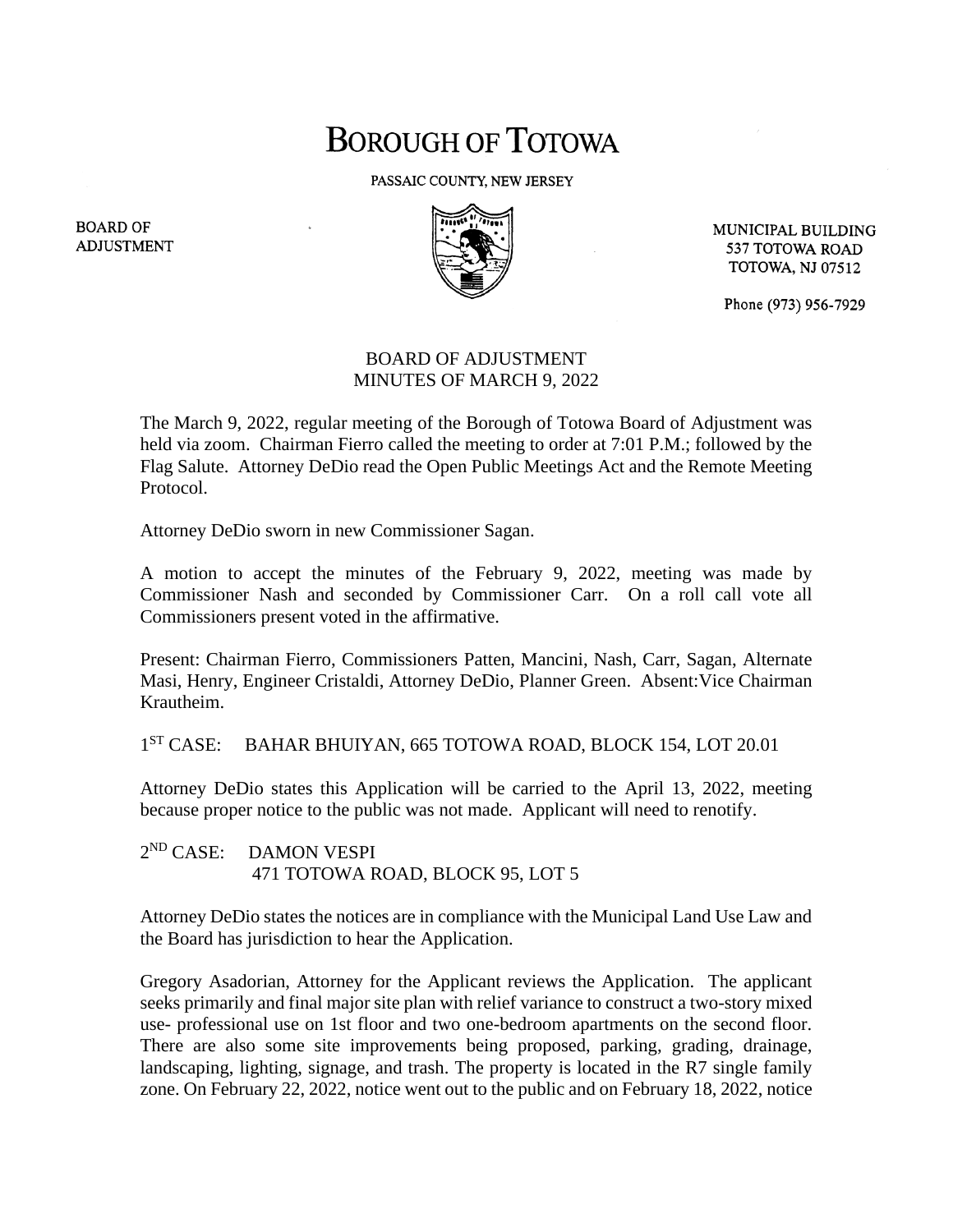was published in the newspaper. The property is approximately 6,069 square feet located at the intersection of Totowa Road and Masklee Court in the R7 single family zone and is currently vacant. Proposing mixed use development which will comprise of professional space of 2,129 square feet and two one-bedroom residential units. The basement will be used for storage only for the professional office space on the first floor. A single two-way driveway from Masklee Court is being proposed. The applicant is also proposing 8 off street parking spaces and two building mounted signs. There will also be two street numbers on two facades and one for each side of the street and one freestanding sign which will not be illuminated, the variances the applicant is seeking will be a D1 use variance, mixed use, D4- FAR, a number of C variances proposed - number of family, variance for buffer, bulk variance, lot size, and variance for width. There are a number of waivers, replacement trees, buffer, maximum pervious coverage, street trees, lighting, off street parking, number of parking spaces, parking location to street line, garage dwelling units, parking space sizes, parking aisle width, sign type, screening of trash facilities, and tree removal. The design waivers are number of signs, off street loading, removal of parkingon-parking street, buffer landscaping, landscaping and parking area, stormwater management, lighting, maximal sign area, & set back.

Damon Vespi, owner of the property, was sworn in by Attorney DeDio. Mr. Vespi is an Attorney for personal injury law and has owned this property for 3-4 years. Mr. Vespi also owns two other properties in town. The previous house had to be knocked down because of the conditions of previous owner beyond repairs. This will be Mr. Vespis satellite office with a secretary, possibly two paralegals and a large conference room. Mr. Vespis main office is located at 361 Union Blvd. The hours of operation may be 8:30 AM through 4:30 PM or 5:30 PM, which would be ideal. Days open would-be Monday through Friday with no weekends. Planner Green would like to know if the units upstairs will be rental or condos. Mr. Vespi responds that condos have not been a thought, he was thinking rentals since he purchased this property three years ago.

Yogesh Mistry, Architect, was sworn in by Attorney DeDio and considered an expert in his field by the Board. Mr. Mistry has made various proposals for this project over the past few years. The most recent plans, A201, which was last revised on November 19, 2022, and will be marked A1, exterior elevations and floor plans. The basement will be storage for the first-floor tenant, the first floor will consist of 2,129 square feet and the second floor will be two one-bedroom apartments, one will be 777 square feet and the other will be 1,038 square feet. There will be hardwood floors, granite countertops, stainless steel appliances. The exterior elevations will be limestone and stucco finish. The height of the building is 28.1 feet from average grade at the top. Exhibit A2. is the color rendering elevation. This elevation shows light gray stucco and tan limestone with black windows and doors. Mr. Misrty goes over the board planner's report which was dated January 19, 2022. Number 19 on page 10, will clarify and will be within 30 feet limit. Item number 23 they can eliminate, item number 29 there is only one sheet to the set which is aA201. Item number 30 the ceiling height will be between 7 1/2 to 8 feet. Item number 31 is noted above, item number 32 the den will be 8 '3 by 16 feet, one bedroom will be 11 feet by 17 feet and the other bedroom will be 11 feet by 15 feet. Item number 33 will be put on the roof and the mechanisms will be hidden in the parapet. Item number 34 there are two lights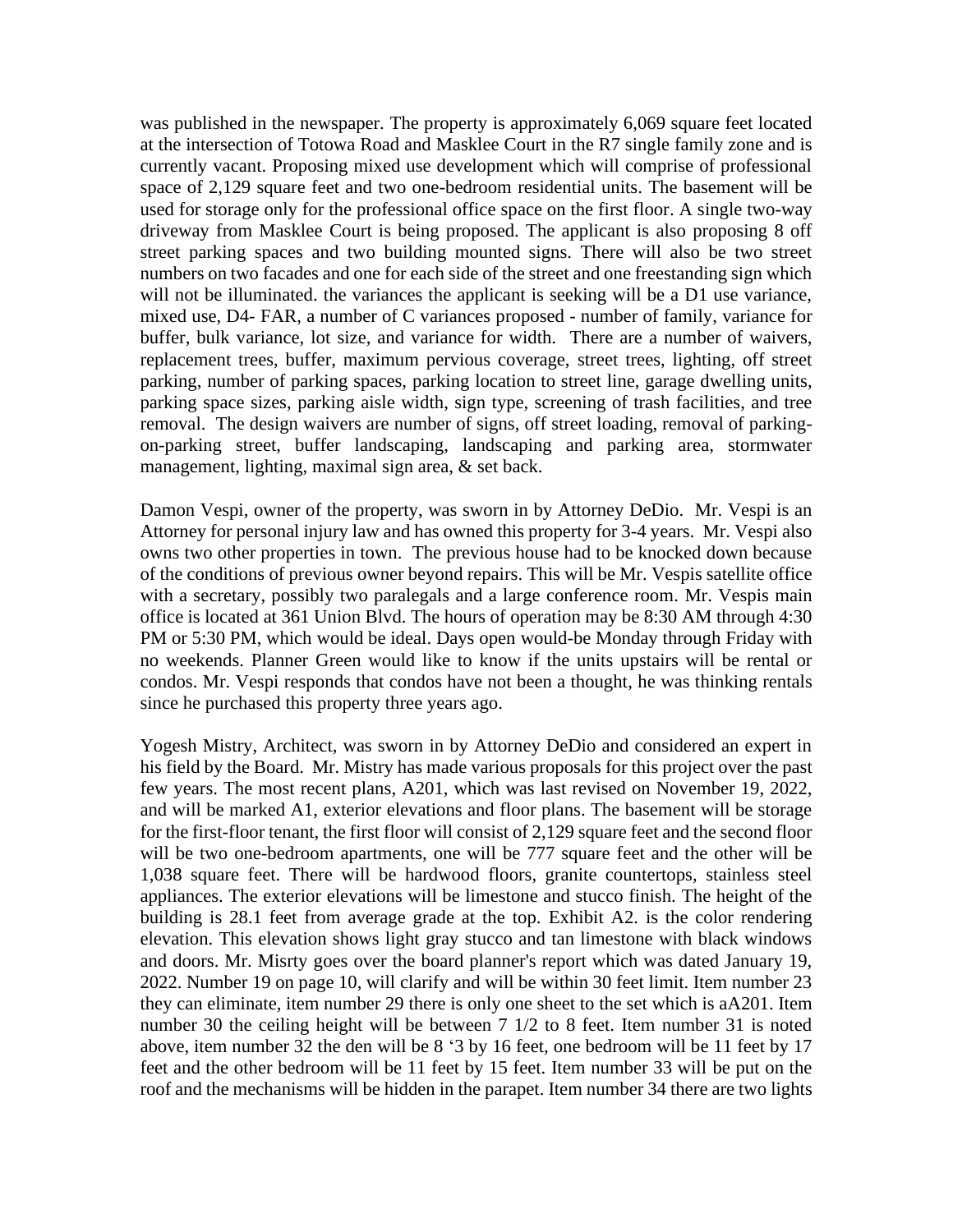in back which are decorative, 2 in the front which are also decorative and on Masklee Court lights there are also decorative. Item number 35 will be white stucco and the base will be stone, and item number 36 this is not a large building, this is giving it a rest residential feel. Engineer Cristaldi states that on that street it is all residents and that this does not have a residential feel and would like the applicant to explain. Architect Mistry explains it's a mixed use, they could not do a gable roof because of height, the Planner will go into more detail. Mr Vespi also states there is another law office down the street and considered with the other buildings being used in the vicinity. Mr Vespi feels this building will add value to the community. Commissioner Patten asked about this stairwell, is it common to have public access for just the business and is there any access to the roof. Architect Mistry states there will be a door that owner could lock to the basement there will be a hatch to the roof, no stairwell. Commissioner Mancini asked about parking for the tenants, will there be designated spots for them. Architect Mistry states the engineer will respond. Planner Green is concerned about the den, which is 128 square feet and can be used as a bedroom. She would like to see a restriction on the den becoming a sleeping space. Architect Mistry states there is no restrictions, there also is no closet and no door to that room. The board can put a restriction if they feel necessary. Planner green would like it to be that a restriction is placed on the lease for the new tenant. Planner Green would also like to know, in regards to the FAR- how much of this building would you have to lose to comply. Architect mystery said we would have to lose a floor to make it work.

Patrick McClellan, Engineer, was sworn in by Attorney DeDio and considered an expert in his field by the Board. Engineer McClellan prepared the plans for this evening marked A3, the site plan, which consists of nine sheets-dated March 24, 2021. There are red marks on the plans to specify areas to review this evening. The original dwelling was removed but on sheet two it shows a dotted line of the existing dwelling so that you can see in proportion to where it was situated on the law to how the new proposed building will fit. The new structure is situated on property closer to Totowa Road. They will maintain a fourfoot set back at front right corner of the building and squaring it up to Masklee Court. The ordinance requires a single side yard of eight feet, which is held at the east side budding a residential home. Rear of the property is parking, the applicant is proposing 5 parking spaces 9 feet by 17 feet deep one parking space 8 foot by 17 feet deep, one parking space 9 feet by 17 feet deep and one spot 10 feet by 17 feet deep. The drive aisle is 22 feet and it should be 24 feet. This proposal of the property is low impact parking, there will also be additional parking spaces on Maslee Court. If approved, the Applicant would have to go in front of the town council to adjust parking space angles so that the 10 spaces there now will only go down to 9 parking spaces to include the drive aisle width. On sheet 4, the draining system falls under New Jersey definition for major development. This does not disturb more than one acre of land and does not add more than 1/4 acre of impervious coverage. The applicant is also proposing an underground detention system. The landscape scaping plan is proposing 2 trees and a number of shrubs. On sheet 7, the lighting plan, there are free standing lights in the parking lot and four building mounted lights that throw light away from the building to illuminate the ground. Exhibit A4, a letter from the County of Passaic department of planning and economic development, dated June 28, 2021, shows the applicant was granted conditional approval of the ingress and egress access on Masklee Court only. Architect McClellan goes over Engineer Cristaldi's letter dated, February 23,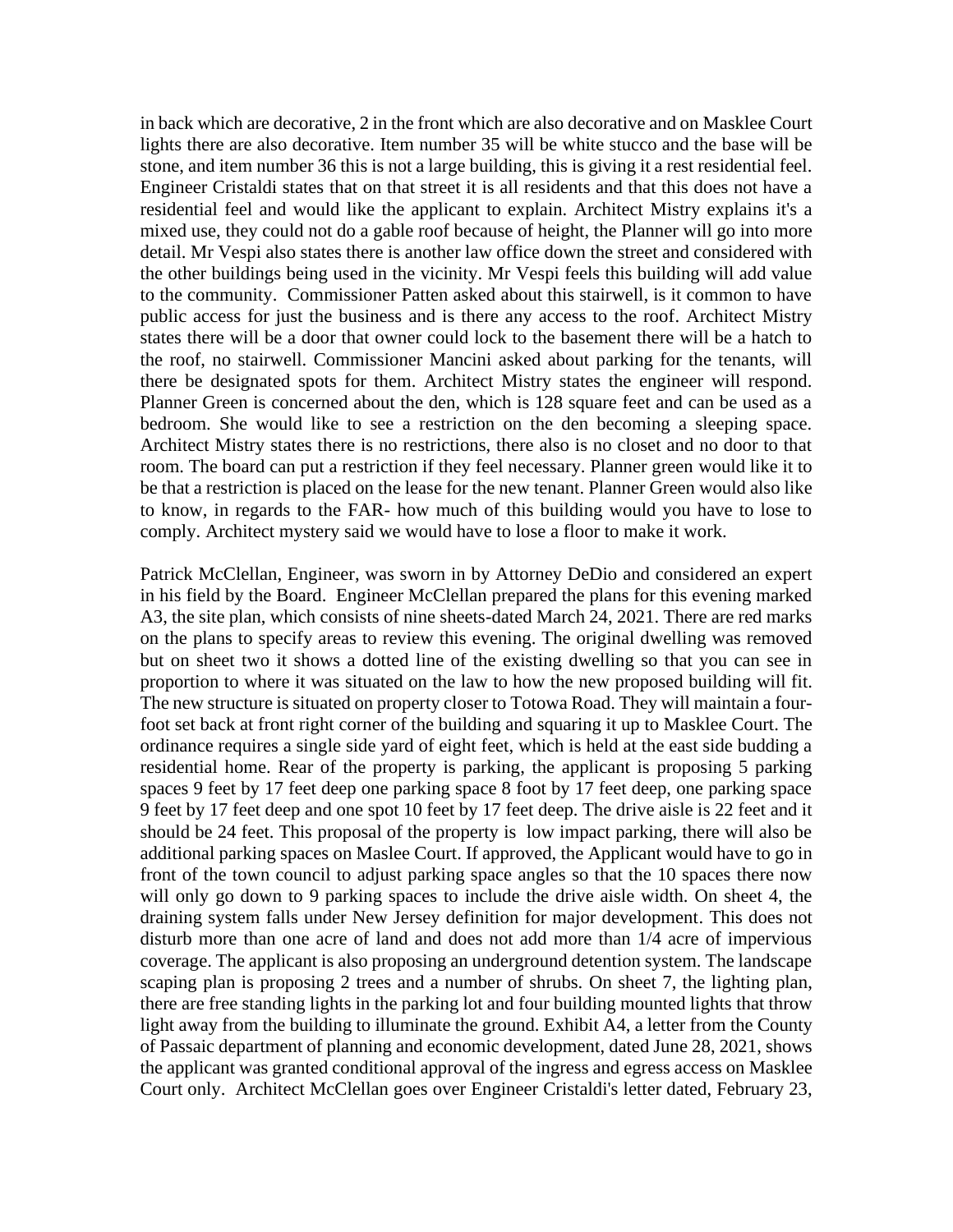2022. Under tree removal, 11 trees needs to be provided under the ordiance for the trees being removed. The applicant can consider donating the remainder of the trees required but not planted on site to the borough for planting at other locations such as Boroughs parks. Under drainage, currently the applicant has conditional approval, the County asked for some additional information. Under the site plan layout, there is no access to Totowa Road per County comments on letter dated October 23, 2020. Parking on Masklee Court will reduce from 10 spaces to 9 spaces, but the applicant would need council approval. The trash area will be screened in. Parking spaces adjacent to the easterly properly line will have a drop curb to increase the backup space. Under the lighting plan, the applicant agrees to LED technology, which allows for 0 foot candles at the property line. Under other approvals, there is a conditional approval but will also need soil erosion certification approval. Mr. McClelland goes over Ms. Green's letter dated January 19, 2022. Under waivers and exceptions section 383-2F, replacement tree waiver. Section 415-99B, the applicant will comply. Section 415-100A and 415-100 E, associated with lighting all requirements will be made. Section 415-108 C, this will be screened. Section 415-115A, we feel this is considered the parking lot as a structure. General section #5 this will be updated if needed. The site plan section 11 indicates lot is vacant, section 12 is a typo and section 13 is a discrepancy. Section 14 and 15 will be taken off the plan, section 16 will be updated to remove waiver request. Section 17 will be taking off, section 18 they will clarify building height calculations. Section 19 was addressed by Architect Mistry. Section 22 the fence needs to be removed or straightened out to get onto property line. Section 24 they do not assign that spot for residents and scheduled time before business opens. Section 26 will not be an issue; and section 27 they will get permission from the borough. Under lighting and landscaping the applicant will comply to the issues. Under signage and detail number 45, no sign will be illuminated, and #46 the applicant will provide.

Planner Green is interested to learn the County master plan for the Borough of Totowa right of way was stated to either move the building back or cut a little out of the corner, the Applicant is seeking relief tonight from the Board for the front yard setbacks but in order to grant relief, the Board would need to know what the number actually is. What is the number for the actual setback. Engineer McClellan states it would be 5  $\frac{1}{2}$  feet instead of 4. The FAR would be affected slightly, they could not move the building back because of the parking lot size so either they would have to shorten the building structure or do a cut out in that corner to comply. The variance for impervious coverage will increase with the shift of parking spaces-The Board should know this also to grant relief.

Since time is close to 10 P.M. the Planner will be heard at the April 13, 2022, meeting.

At this time the meeting is opened to the public.

Sweeney Melendez resides at 22 Masklee Court, which is located behind the new proposed building. Mr. Melendez is concerned about the parking, which is already a problem and the garbage which is currently being thrown around.

Jonathan Callejas, resides at 480 Totowa Road, was sworn in by Attorney DeDio. Some of Mr. Callejas's concerns are heating on the roof will increase the height, refuge pick up